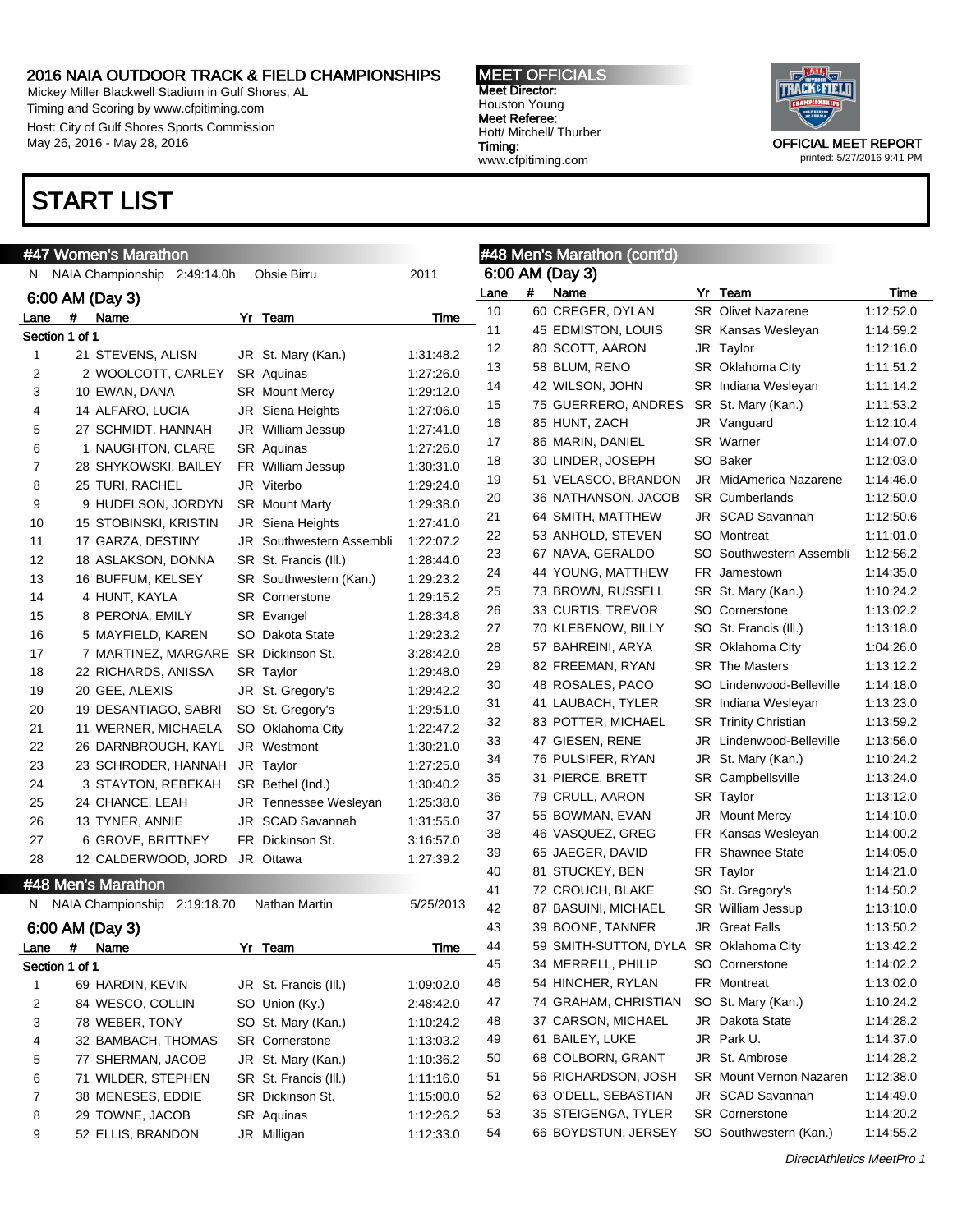Mickey Miller Blackwell Stadium in Gulf Shores, AL Timing and Scoring by www.cfpitiming.com Host: City of Gulf Shores Sports Commission May 26, 2016 - May 28, 2016

## START LIST

Flight 1 of 3

Flight 2 of 3

Flight 3 of 3

#### MEET OFFICIALS Meet Director: Houston Young Meet Referee: Hott/ Mitchell/ Thurber Timing: www.cfpitiming.com



printed: 5/27/2016 9:41 PM

|              | #48 Men's Marathon (cont'd)<br>6:00 AM (Day 3)                              |                           |             | #28 Men's Pole Vault<br>Progression-                                           |                   |
|--------------|-----------------------------------------------------------------------------|---------------------------|-------------|--------------------------------------------------------------------------------|-------------------|
| .ane         | #<br>Name                                                                   | Yr Team                   | Time        | <b>NAIA Championship</b><br>5.56m<br><b>Billy Olson</b><br>N.                  | 1982              |
| 55           | 49 HENDRICKS, BEN                                                           | SR Marian (Ind.)          | 1:12:37.0   | W<br>World<br>Sergey Bubka<br>6.14m                                            | 7/31/1994         |
| 56           | 50 SULLIVAN, LUCAS                                                          | SO Marian (Ind.)          | 2:39:32.0   | American<br>6.04m<br><b>Brad Walker</b><br>A                                   | 6/8/2008          |
| 57           | 43 DOPPLER, CONNOR                                                          | SR Jamestown              | 2:44:26.2   | Collegiate<br>5.98m<br>Lawrence Johnson<br>C                                   | 5/25/1996         |
| 58           | 40 WAMHOFF, JOHN                                                            | Indiana Tech<br>JR        | 1:14:02.0   |                                                                                |                   |
| 59           | 62 GLASER, WILL                                                             | SO SCAD Savannah          | 1:13:39.0   | 1:00 PM (Day 3)                                                                |                   |
|              |                                                                             |                           |             | #<br>Name<br>Yr Team<br>Lane<br>Flight 1 of 1                                  | Mark              |
|              | #34 Men's Shot Put<br>Fop 9 + ties to finals, receive 3 additional attempts |                           |             | 776 BOLIN, JOSEPH<br>1<br>SR College of Idaho                                  | 4.60m             |
| N.           | NAIA Championship 20.06m                                                    | Steve Ercegovac           | 2000        | 2<br><b>SR</b> Central Methodist<br>771 HOMAN, NICHOLAS                        | 5.20m             |
| W            | World<br>23.12m                                                             | <b>Randy Barnes</b>       | 5/20/1990   | 3<br>843 WALKER, KADEN<br>FR Eastern Oregon                                    | 4.60m             |
| Α            | 23.13m<br>American                                                          | <b>Randy Barnes</b>       | 5/20/1990   | 796 FOX, DEON<br>4<br>Cornerstone<br>JR.                                       | 5.00m             |
| С            | Collegiate<br>22.00m                                                        | John Godina               | 6/3/1995    | SR Doane<br>5<br>830 WOLKEN, KALE                                              | 5.05m             |
|              |                                                                             |                           |             | 6<br>812 AXLINE, DUSTIN<br>FR Doane                                            | 4.60m             |
|              | 1:00 PM (Day 3)                                                             |                           |             | 7<br>705 HODGES, AARON<br>JR Aquinas                                           | 4.70m             |
| .ane         | #<br>Name                                                                   | Yr Team                   | <b>Mark</b> | 8<br>787 REICHERT, TYRELL<br>FR Concordia (Neb.)                               | 4.62m             |
|              | light 1 of 3                                                                |                           |             | 9<br>896 MCKENZIE, JUSTIN<br>SO Indiana Tech                                   | 4.70m             |
| 1            | 782 BARNES, TREY                                                            | SO Concordia (Neb.)       | 16.93m      | 10<br>823 OELKE, HOLDEN<br>JR<br>Doane                                         | 4.77m             |
| 2            | 910 WRIGHT, TREVOR                                                          | SR Indiana Tech           | 17.14m      | 1026 GRETZ, SETH<br>11<br>SO Oregon Tech                                       | 4.70m             |
| 3            | 788 ROJAS, JOSE                                                             | SR Concordia (Neb.)       | 16.68m      | 12<br>1038 DEPALMA, RICHARD<br><b>SR</b> Siena Heights                         | 5.30m             |
| 4            | 1031 PRESLEY, ALEX                                                          | SO Rio Grande             | 17.79m      | 13<br>958 MARSEE, BLAKE<br>JR Marian (Ind.)                                    | 4.70m             |
| 5            | 1184 GIST, KALOB                                                            | <b>SR</b> William Penn    | 15.57m      | 703 BELL, CURTIS<br>14<br>SO Aquinas                                           | 5.01 <sub>m</sub> |
| 6            | 1042 GRAY, LOGAN                                                            | <b>SR</b> Siena Heights   | 16.77m      | 738 VOS, DREW<br>15<br>SR Bethel (Ind.)                                        | 4.70m             |
| 7            | 905 STUART, MALIK                                                           | SO Indiana Tech           | 16.93m      | 866 HILL, PAUL<br>SR Graceland<br>16                                           | 4.65m             |
| 8            | 913 COIL, BRENNAN                                                           | FR Indiana Wesleyan       | 16.37m      | 17<br>774 STEITZ, KIVEN<br><b>Central Methodist</b><br>JR                      | 4.60m             |
| 9            | 784 KREUTZER, PHILIP                                                        | JR Concordia (Neb.)       | 15.66m      | 18<br>791 WIECHMAN, LUCAS<br>JR Concordia (Neb.)                               | 4.85m             |
|              | ight 2 of 3                                                                 |                           |             | 19<br>804 BOIVIN, DAN<br>FR Davenport                                          | 4.60m             |
| $\mathbf{1}$ | 1186 SEDDON, DEREK                                                          | <b>JR</b> William Penn    | 15.76m      | 20<br>Doane<br>819 KLEIN, ANDREW<br>SO.                                        | 5.05m             |
| 2            | 1062 KING, TYLOR                                                            | FR Southern Oregon        | 16.59m      | SR McPherson<br>21<br>970 HOP, ART                                             | 5.10m             |
| 3            | 813 BERRECKMAN, BEN                                                         | SO Doane                  | 15.97m      | 22<br>826 TATUM, ANDREW<br>SR Doane                                            | 5.00m             |
| 4            | 785 LURZ, ZACHARY                                                           | JR Concordia (Neb.)       | 18.01m      |                                                                                |                   |
| 5            | 1093 MITCHELL, KYLE                                                         | St. Francis (III.)<br>JR  | 16.42m      | #32 Men's Triple Jump<br>Top 9 + ties to finals, receive 3 additional attempts |                   |
| 6            | 766 EMTER, CHRIS                                                            | SO Carroll                | 15.84m      |                                                                                |                   |
| 7            | 1022 JUDSON, GRANT                                                          | JR<br>Olivet Nazarene     | 15.84m      | NAIA Championship<br>16.32m<br>Carey Tyler<br>N.                               | 1981              |
| 8            | 735 OSTRANDER, KYLE                                                         | SO Bethel (Ind.)          | 15.69m      | World<br>18.29m<br>Jonathan Edwards<br>W                                       | 8/7/1995          |
|              | iight 3 of 3-                                                               |                           |             | 18.21m<br>American<br><b>Christian Taylor</b><br>A                             | 8/27/2015         |
| 1            | 1012 ASCHEMANN, CHRIST SR Olivet Nazarene                                   |                           | 15.70m      | C Collegiate<br>17.57m<br>Keith Connor                                         | 6/5/1982          |
| 2            | 803 HAMMER, BEN                                                             | FR Dakota Wesleyan        | 15.85m      | 1:30 PM (Day 3)                                                                |                   |
| 3            | 1011 ARMBRUST, JACOB                                                        | <b>SR</b> Olivet Nazarene | 17.83m      | #<br>Name<br>Yr Team<br>Lane                                                   | Mark              |
| 4            | 1030 NICHOLS, ALEX                                                          | JR Rio Grande             | 15.56m      | Flight 1 of 2                                                                  |                   |
| 5            | 984 SABATA, SETH                                                            | FR Midland                | 15.49m      | 1<br>835 BELLE, HAKEEM<br>JR Eastern Oregon                                    | 14.91m            |
| 6            | 815 CLOUSE, JOHN                                                            | SR Doane                  | 16.90m      | 980 ZITTERKOPF, ISAAC<br>FR MidAmerica Nazarene<br>2                           | 14.53m            |
| 7            | 736 SOPTICH, ALEX                                                           | SR Bethel (Ind.)          | 15.53m      | 3<br>1028 HILL, STEVEN<br>SR Park U.                                           | 15.32m            |
| 8            | 963 SCHERTZER, ADAM                                                         | SR Marian (Ind.)          | 15.70m      | JR MidAmerica Nazarene<br>4<br>977 LEWIS, MICHAEL                              | 14.64m            |
|              |                                                                             |                           |             | 5<br>SO Lindsey Wilson<br>947 THOMPSON, ANTHON                                 | 14.57m            |
|              |                                                                             |                           |             | 6<br>SR Wayland Baptist<br>1149 NORTHOVER, WAYNE                               | 16.00m            |
|              |                                                                             |                           |             | SO McPherson<br>7<br>967 CLAYTON, MARLON                                       | 14.51m            |

#### DirectAthletics MeetPro 2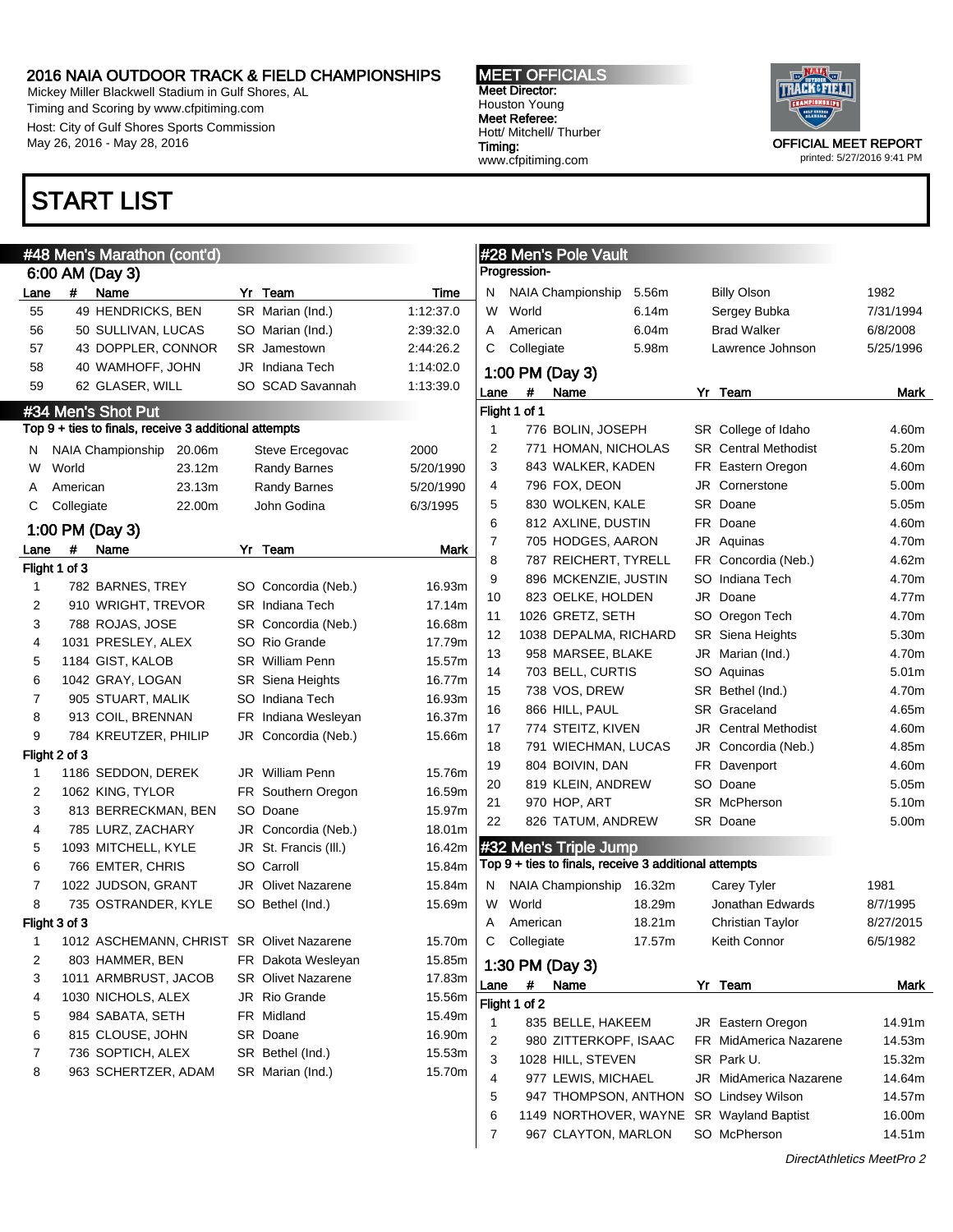Mickey Miller Blackwell Stadium in Gulf Shores, AL Timing and Scoring by www.cfpitiming.com Host: City of Gulf Shores Sports Commission May 26, 2016 - May 28, 2016

## START LIST

MEET OFFICIALS Meet Director: Houston Young Meet Referee: Hott/ Mitchell/ Thurber Timing: www.cfpitiming.com



printed: 5/27/2016 9:41 PM

|                |               | #32 Men's Triple Jump (cont'd) |                            |           |                |               |                | #25 Women's High Jump (cont'd)                                              |                               |           |
|----------------|---------------|--------------------------------|----------------------------|-----------|----------------|---------------|----------------|-----------------------------------------------------------------------------|-------------------------------|-----------|
|                |               | 1:30 PM (Day 3)                |                            |           |                |               |                | 2:00 PM (Day 3)                                                             |                               |           |
| Lane           | $\#$          | Name                           | Yr Team                    | Mark      | Lane           |               | #              | Name                                                                        | Yr Team                       | Mark      |
| 8              |               | 847 ANSTRAL, WILLI             | <b>SR</b> Florida Memorial | 15.45m    | 25             |               |                | 261 FYE, BREANNA                                                            | SR Doane                      | 1.70m     |
| 9              |               | 937 KUSENA, SHINGAI            | SO Lindenwood-Belleville   | 14.46m    | 26             |               |                | 542 MILCH, MEGAN                                                            | FR Southwestern (Kan.)        | 1.66m     |
|                | Flight 2 of 2 |                                |                            |           |                |               |                |                                                                             |                               |           |
| 1              |               | 783 KETTNER, JACOB             | SR Concordia (Neb.)        | 14.39m    |                |               |                | #35 Women's Discus<br>Top 9 + ties to finals, receive 3 additional attempts |                               |           |
| 2              |               | 907 WILLIAMS, TYLER            | SO Indiana Tech            | 14.51m    |                |               |                |                                                                             |                               |           |
| 3              |               | 1066 CUNNINGHAM, RASH          | SO Southern-NO             | 14.39m    | N              |               |                | NAIA Championship<br>58.69m                                                 | <b>Annie Hess</b>             | 2008      |
| 4              |               | 838 ENGLAND, ERIC              | JR Eastern Oregon          | 16.36m    | W              | World         |                | 76.80m                                                                      | Gabriele Reinsch              | 7/9/1988  |
| 5              |               | 874 KUWA, FIDADYA              | FR Hastings                | 14.25m    | Α              |               | American       | 69.17m                                                                      | Gia Lewis-Smallwood           | 8/30/2014 |
|                |               |                                |                            |           | С              |               | Collegiate     | 67.48m                                                                      | Meg Ritchie                   | 4/26/1981 |
| 6              |               | 906 WILLIAMS, TJ               | <b>SR</b> Indiana Tech     | 14.38m    |                |               |                | 2:00 PM (Day 3)                                                             |                               |           |
| 7              |               | 1016 DERAMUS, ELISHA           | <b>SR</b> Olivet Nazarene  | 14.30m    | Lane           |               | #              | Name                                                                        | Yr Team                       | Mark      |
| 8              |               | 890 DIXON, ALAIN               | SO Indiana Tech            | 15.17m    |                | Flight 1 of 2 |                |                                                                             |                               |           |
|                |               | #25 Women's High Jump          |                            |           | $\mathbf 1$    |               |                | 518 O'NEILL, ASHLEY                                                         | JR Siena Heights              | 44.82m    |
|                | Progression-  |                                |                            |           |                |               |                |                                                                             |                               |           |
| N.             |               | NAIA Championship<br>1.89m     | Latrese Johnson            | 1991      | 2              |               |                | 342 PARISH, KEELY                                                           | FR Hastings                   | 47.44m    |
| w              | World         | 2.09m                          | Stefka Kostadinova         | 8/30/1987 | 3              |               |                | 222 SVOBODA, KATRICIA                                                       | JR Concordia (Neb.)           | 48.15m    |
| A              | American      | 2.05m                          | <b>Chaunte Lowe</b>        | 6/26/2010 | 4              |               |                | 346 THOMPSON, LATEEK                                                        | JR Hastings                   | 45.59m    |
| С              | Collegiate    | 1.99m                          | <b>Brigetta Barrett</b>    | 5/11/2013 | 5              |               |                | 329 WELLS, TAYLOR                                                           | <b>JR</b> Grand View          | 48.75m    |
|                |               |                                |                            |           | 6              |               |                | 600 HUNTER, JORDAN                                                          | SO Warner Pacific             | 42.49m    |
|                |               | 2:00 PM (Day 3)                |                            |           | $\overline{7}$ |               |                | 343 RAMAEKERS, NICOLE SO Hastings                                           |                               | 46.03m    |
| Lane           | #             | Name                           | Yr Team                    | Mark      | 8              |               |                | 220 ROBB, KALI                                                              | JR Concordia (Neb.)           | 46.30m    |
|                | Flight 1 of 1 |                                |                            |           | 9              |               |                | 208 OTERO, CLAIRE                                                           | SO College of Idaho           | 45.12m    |
| 1              |               | 605 SATO, NINA                 | SO Wayland Baptist         | 1.71m     |                | Flight 2 of 2 |                |                                                                             |                               |           |
| 2              |               | 301 BAKER, CHELSEA             | SO Friends                 | 1.73m     | $\mathbf 1$    |               |                | 214 COLEY, STEPHANIE                                                        | SR Concordia (Neb.)           | 49.05m    |
| 3              |               | 513 JOHNSON, MARISSA           | JR Siena Heights           | 1.75m     | 2              |               |                | 481 VANNATTA, CARLIE                                                        | <b>SO</b> Olivet Nazarene     | 44.90m    |
| 4              |               | 541 COLLIER, BAILEY            | JR Southwestern (Kan.)     | 1.74m     | 3              |               |                | 475 GEE, HANNAH                                                             | <b>JR</b> Olivet Nazarene     | 44.65m    |
| 5              |               | 612 COLLIER, BECKY             | JR Westmont                | 1.75m     | 4              |               |                | 221 STEINBRUECK, JAN                                                        | SO Concordia (Neb.)           | 44.50m    |
| 6              |               | 381 TREVITHICK, ALLISON        | SR Indiana Wesleyan        | 1.65m     | 5              |               |                | 213 CLEVELAND, KATTIE                                                       | SR Concordia (Neb.)           | 45.67m    |
| $\overline{7}$ |               | 272 SINTEK, CLAIRE             | FR Doane                   | 1.68m     | 6              |               |                | 474 DAVIS, KYLIE                                                            | <b>FR</b> Olivet Nazarene     | 43.70m    |
| 8              |               | 557 STRAUEL, SARA              | JR St. Ambrose             | 1.65m     | $\overline{7}$ |               |                | 159 COLE, DANA                                                              | SO Brenau                     | 43.74m    |
| 9              |               | 278 HULST, MYCAH               | SR Dordt                   | 1.68m     | 8              |               |                | 317 FEITZ, JESSE                                                            | SR Grace                      | 42.65m    |
|                |               |                                |                            |           | 9              |               |                |                                                                             |                               |           |
| 10             |               | 472 BROWN, ANNE-LORR           | SO Olivet Nazarene         | 1.68m     |                |               |                | 507 COUSINEAU, REBECC SR Siena Heights                                      |                               | 43.42m    |
| 11             |               | 243 MICHALSKI, EMILY           | FR Davenport               | 1.68m     | 10             |               |                | 510 GOODWIN, BOBBIE                                                         | FR Siena Heights              | 42.72m    |
| 12             |               | 269 NAST, HALEY                | SO Doane                   | 1.68m     |                |               |                | #19 Women's 3000m Steeple                                                   |                               |           |
| 13             |               | 344 SIEGEL, LINDSY             | FR Hastings                | 1.68m     | N              |               |                | NAIA Championship 10:12.31                                                  | Justyna Mudy                  | 2009      |
| 14             |               | 509 DUNCAN, PHOENIX            | <b>SR</b> Siena Heights    | 1.79m     | W              |               | World          | 8:58.81                                                                     | Gulnara Galkina               | 8/17/2008 |
| 15             |               | 292 MCBRIDE, HARLEY            | JR Eastern Oregon          | 1.67m     | A              |               | American       | 9:11.42                                                                     | Emma Coburn                   | 7/12/2014 |
| 16             |               | 122 BROWN, AMORE               | FR Aquinas                 | 1.66m     | С              |               | Collegiate     | 9:25.54                                                                     | Jenny Barringer               | 6/12/2009 |
| 17             |               | 137 KRIG, SARAH                | JR Avila                   | 1.65m     |                |               |                |                                                                             |                               |           |
| 18             |               | 264 HERVERT, PAIGE             | FR Doane                   | 1.65m     |                |               |                | Finals 2:00 PM (Day 3)                                                      |                               |           |
| 19             |               | 241 EBELS, BRITTA              | JR Davenport               | 1.65m     | Lane           |               | $\pmb{\#}$     | Name                                                                        | Yr Team                       | Time      |
| 20             |               | 242 GRYZEN, TESSA              | SR Davenport               | 1.65m     |                |               | Section 1 of 1 |                                                                             |                               |           |
| 21             |               | 382 ARELLANO, KAIANN           | SO Jamestown               | 1.65m     | $\mathbf{1}$   |               |                | 448 GALE, MACIE                                                             | <b>JR</b> Northwest Christian | 11:13.49  |
| 22             |               | 259 BROWN, SHAY                | FR Doane                   | 1.71m     | 2              |               |                | 498 COOK, CAROLINE                                                          | SO SCAD Savannah              | 11:00.08  |
| 23             |               | 196 SCHMIDT, CRYSTAL           | JR Carroll                 | 1.65m     | 3              |               |                | 183 BOLD, REGAN                                                             | SR Carroll                    | 10:59.65  |
| 24             |               | 202 KYLER, CHANTEL             | FR Clarke                  | 1.65m     | 4              |               |                | 170 BRUNT, MADELYN                                                          | SO British Columbia           | 10:59.13  |
|                |               |                                |                            |           |                |               |                |                                                                             |                               |           |

DirectAthletics MeetPro 3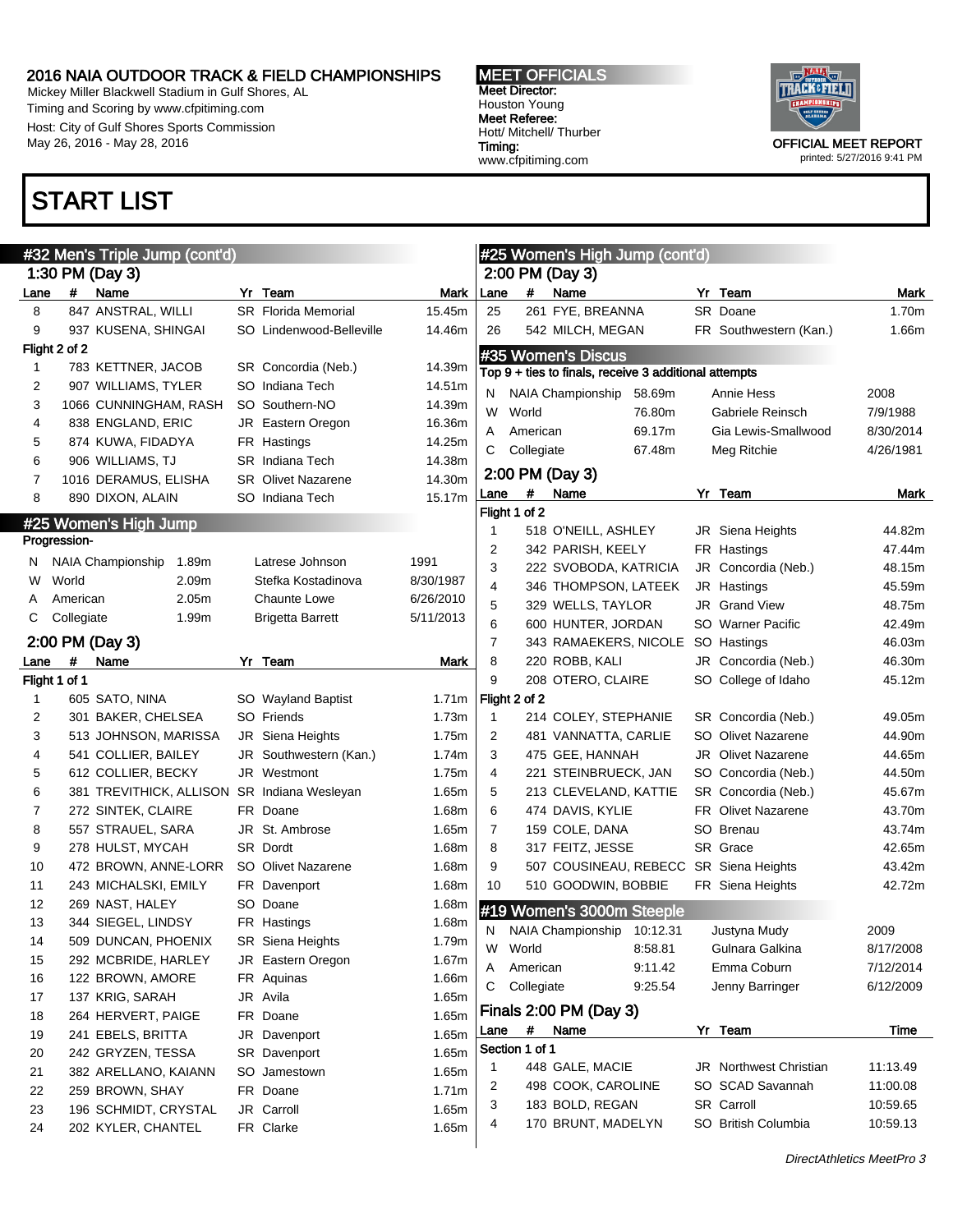Mickey Miller Blackwell Stadium in Gulf Shores, AL Timing and Scoring by www.cfpitiming.com Host: City of Gulf Shores Sports Commission May 26, 2016 - May 28, 2016

## START LIST

#### MEET OFFICIALS Meet Director: Houston Young Meet Referee: Hott/ Mitchell/ Thurber Timing: www.cfpitiming.com



printed: 5/27/2016 9:41 PM

|      |                             | #19 Women's 3000m Steeple (cont'd) |         |    |                               |           |
|------|-----------------------------|------------------------------------|---------|----|-------------------------------|-----------|
|      |                             | Finals 2:00 PM (Day 3)             |         |    |                               |           |
| Lane | #                           | Name                               |         |    | Yr Team                       | Time      |
| 5    |                             | 260 DEWISPELARE, MARI              |         |    | JR Doane                      | 10:49.24  |
| 6    |                             | 152 DAWSON, LYNDEE                 |         |    | SO Biola                      | 10:59.37  |
| 7    |                             | 588 FRANKIAN, ABIGAIL              |         |    | SO The Masters                | 10:57.55  |
| 8    |                             | 447 FLETCHER, MICHELL              |         |    | <b>JR</b> Northwest Christian | 10:55.52  |
| 9    |                             | 385 VANHEUVELN, SAMA               |         |    | <b>SR</b> Jamestown           | 10:54.23  |
| 10   |                             | 151 CROY, STEPHANIE                |         |    | SO Biola                      | 11:02.95  |
| 11   |                             | 500 ASHTON, MEGAN                  |         |    | JR Shawnee State              | 11:04.40  |
| 12   |                             | 158 RANSOM, EMILY                  |         |    | FR Biola                      | 11:06.57  |
| 13   |                             | 368 RILEY, KERIGAN                 |         |    | JR Indiana Tech               | 11:13.12  |
| 14   |                             | 367 RAUCH, TIFFANY                 |         |    | <b>SR</b> Indiana Tech        | 10:54.35  |
|      |                             | #20 Men's 3000m Steeple            |         |    |                               |           |
| Ν    |                             | NAIA Championship                  | 8:40.03 |    | David Cheromei                | 5/10/2015 |
| W    | World                       |                                    | 7:53.63 |    | Saïf Shaheen                  | 9/3/2004  |
| A    | American                    |                                    | 8:00.45 |    | Evan Jager                    | 7/4/2015  |
| С    | Collegiate                  |                                    | 8:05.4h |    | Henry Rono                    | 5/13/1978 |
|      |                             | 2:20 PM (Day 3)                    |         |    |                               |           |
| Lane | #                           | Name                               |         | Yr | Team                          | Time      |
|      | Section 1 of 1              |                                    |         |    |                               |           |
| 1    |                             | 753 GAY, JOHN                      |         |    | SO British Columbia           | 8:53.38   |
| 2    |                             | 1034 BROWN, AESOP                  |         |    | JR SCAD Savannah              | 9:12.61   |
| 3    |                             | 729 HARTMAN, JOEL                  |         |    | JR Bethel (Ind.)              | 9:16.42   |
| 4    |                             | 1023 LARKIN, RYAN                  |         |    | <b>SO</b> Olivet Nazarene     | 9:17.90   |
| 5    |                             | 911 ZOLTEK, BRENDEN                |         |    | <b>SR</b> Indiana Tech        | 9:18.05   |
| 6    |                             | 1130 SCIARRA, MICHAEL              |         |    | JR The Masters                | 9:19.36   |
| 7    |                             | 995 WRIGHT, TJ                     |         |    | SO Northwest Christian        | 9:22.89   |
| 8    |                             | 1135 VECCHIO, ANTHONY              |         |    | SR USC-Beaufort               | 9:23.87   |
| 9    |                             | 1063 POTERACKE, KEVIN              |         |    | SO Southern Oregon            | 9:23.92   |
| 10   |                             | 1111 BEAMISH, JOSEPH               |         |    | SO Taylor                     | 9:26.16   |
| 11   |                             | 794 DEBOER, JOEY                   |         |    | <b>FR</b> Cornerstone         | 9:26.62   |
| 12   |                             | 1109 PASTARS, JANIS                |         |    | SR St. Xavier                 | 9:27.00   |
| 13   |                             | 777 GODFREY, BILLY                 |         |    | FR College of Idaho           | 9:28.73   |
| 14   |                             | 918 OSLADIL, STEVEN                |         |    | SR Indiana Wesleyan           | 9:28.75   |
| 15   |                             | 1136 DEATLEY, ZACH                 |         |    | JR Vanguard                   | 9:31.05   |
| 16   |                             | 754 HALLIDAY, KIERAN               |         |    | JR British Columbia           | 9:31.41   |
| 17   |                             | 1134 O'NEILL, NIC                  |         |    | JR USC-Beaufort               | 9:31.93   |
|      |                             | #21 Women's 4 x 100m Relay         |         |    |                               |           |
| N    |                             | NAIA Championship                  | 44.32   |    | Central State, OH             | 1994      |
| W    | World                       |                                    | 40.82   |    | USA                           | 8/6/2012  |
| A    | American                    |                                    | 40.82   |    | USA national team             | 8/11/2012 |
| С    | Collegiate                  |                                    | 42.36   |    | Texas A&M                     | 6/12/2009 |
|      |                             |                                    |         |    |                               |           |
|      |                             | Finals 2:40 PM (Day 3)             |         |    |                               |           |
|      | Lane Team<br>Section 1 of 1 |                                    |         |    |                               | Time      |
|      |                             |                                    |         |    |                               |           |

|      | #21 Women's 4 x 100m Relay (cont'd)       |         |                     |   |           |
|------|-------------------------------------------|---------|---------------------|---|-----------|
|      | Finals 2:40 PM (Day 3)                    |         |                     |   |           |
|      | Lane Team                                 |         |                     |   | Time      |
| 1    | Wiley (A)                                 |         |                     | A | 47.22     |
| 2    | Dillard (A)                               |         |                     | A | 47.05     |
| 3    | Langston (A)                              |         |                     | A | 46.79     |
| 4    | Indiana Tech (A)                          |         |                     | A | 45.69     |
| 5    | Southern-NO (A)                           |         |                     | A | 46.47     |
| 6    | William Carey (A)                         |         |                     | A | 46.86     |
| 7    | Friends (A)                               |         |                     | A | 47.40     |
| 8    | Aquinas (A)                               |         |                     | Α | 46.96     |
|      | #22 Men's 4 x 100m Relay                  |         |                     |   |           |
| N    | NAIA Championship                         | 39.40   | Lindenwood, MO      |   | 2005      |
| W    | World                                     | 36.84   | <b>MAL</b>          |   | 8/11/2012 |
| A    | American                                  | 37.38   | USA national team   |   | 8/10/2012 |
| С    | Collegiate                                | 38.04   | T.C.U.              |   | 6/5/1998  |
|      | Finals 2:50 PM (Day 3)                    |         |                     |   |           |
|      | Lane Team                                 |         |                     |   | Time      |
|      | Section 1 of 1                            |         |                     |   |           |
| 1    | Warner (A)                                |         |                     | A | 41.67     |
| 2    | Marian (Ind.) (A)                         |         |                     | A | 41.23     |
| 3    | Bethel (Ind.) (A)                         |         |                     | A | 41.74     |
| 4    | Wiley (A)                                 |         |                     | A | 40.19     |
| 5    | Indiana Tech (A)                          |         |                     | A | 40.56     |
| 6    | Lindsey Wilson (A)                        |         |                     | A | 40.60     |
| 7    | Huston-Tillotson (A)                      |         |                     | Α | 41.77     |
| 8    | Southern Oregon (A)                       |         |                     | A | 41.47     |
|      | #9 Women's 1500 Meters                    |         |                     |   |           |
| N    | NAIA Championship                         | 4:16.56 | Sarah Howell        |   | 1992      |
| W    | World                                     | 3:50.07 | Genzebe Dibaba      |   | 7/17/2015 |
| A    | American                                  | 3:56.29 | Shannon Rowbury     |   | 7/17/2015 |
| С    | Collegiate                                | 3.59.90 | Jenny Barringer     |   | 6/7/2009  |
|      | Finals 3:00 PM (Day 3)                    |         |                     |   |           |
| Lane | Name<br>#                                 |         | Yr Team             |   | Time      |
|      | Section 1 of 1                            |         |                     |   |           |
| 1    | 172 HAWTHORN, NATALIA JR British Columbia |         |                     |   | 4:34.23   |
| 2    | 467 MOORE, SARAH                          |         | JR Oklahoma City    |   | 4:33.67   |
| 3    | 132 SIGAFOOSE, ADRI                       |         | SO Aquinas          |   | 4:33.71   |
| 4    | 156 HUNT, KELLIAN                         |         | SR Biola            |   | 4:32.20   |
| 5    | 422 HERMANSSON, HANN                      |         | SR Marymount (Ca.)  |   | 4:35.17   |
| 6    | 154 GASNER, ANIKA                         |         | SR Biola            |   | 4:33.70   |
| 7    | 186 ESPOSITO, LEAH                        |         | JR Carroll          |   | 4.34.58   |
| 8    | 206 KLOPFENSTEIN, LILA                    |         | JR College of Idaho |   | 4:35.29   |
| 9    | 209 PFAFF, AMY                            |         | SO College of Idaho |   | 4:33.79   |
| 10   | 594 DOUGLAS, BETSY                        |         | SO USC-Beaufort     |   | 4:34.07   |
| 11   | 176 LEE, KIRSTEN                          |         | SR British Columbia |   | 4:35.29   |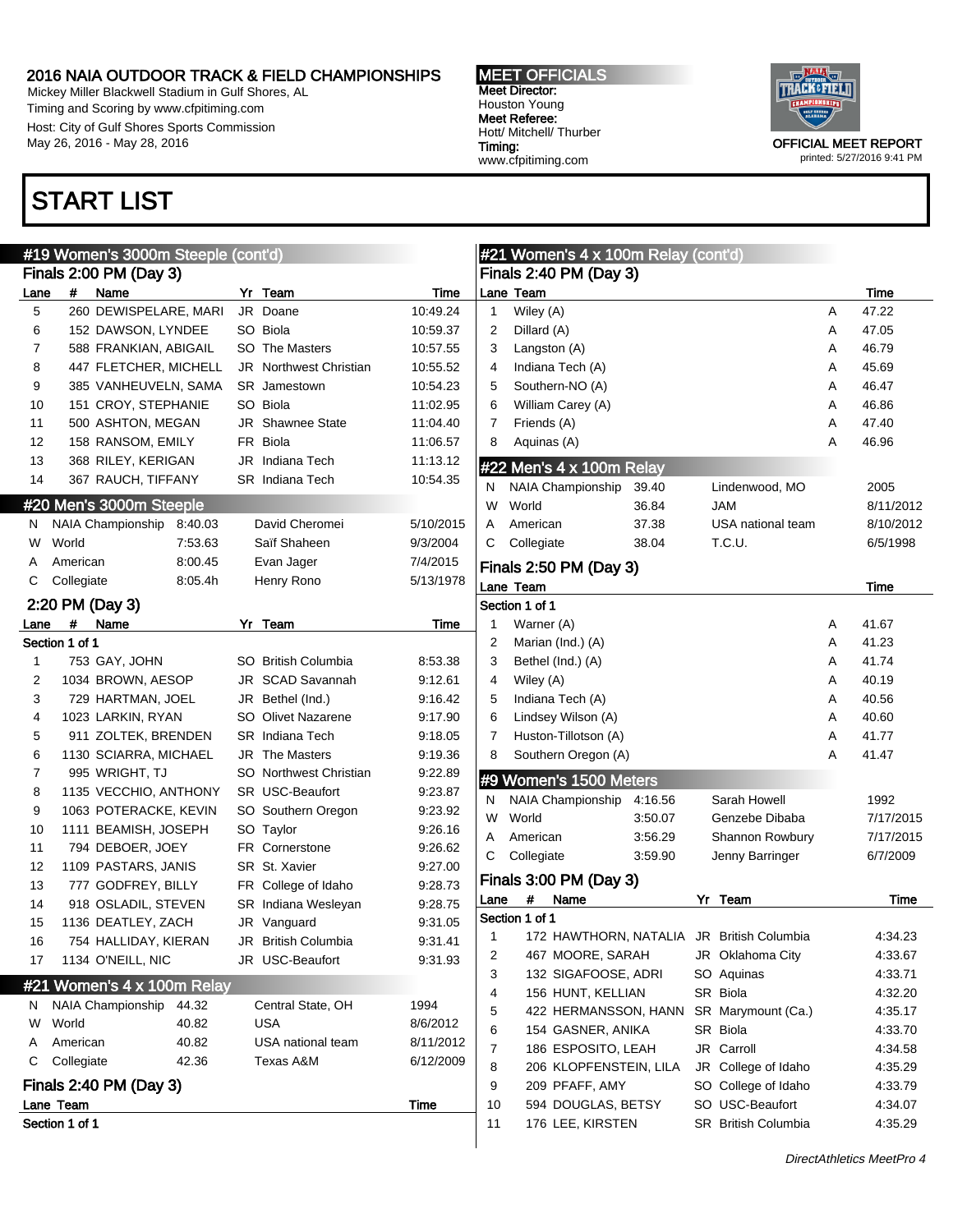Mickey Miller Blackwell Stadium in Gulf Shores, AL Timing and Scoring by www.cfpitiming.com Host: City of Gulf Shores Sports Commission May 26, 2016 - May 28, 2016

#### MEET OFFICIALS Meet Director: Houston Young Meet Referee: Hott/ Mitchell/ Thurber Timing: www.cfpitiming.com



printed: 5/27/2016 9:41 PM

## START LIST

|                   | #9 Women's 1500 Meters (cont'd)             |                            |                | #16 Men's 110m Hurdles (cont'd)   |                            |           |
|-------------------|---------------------------------------------|----------------------------|----------------|-----------------------------------|----------------------------|-----------|
|                   | Finals 3:00 PM (Day 3)                      |                            |                | Finals 3:30 PM (Day 3)            |                            |           |
| Lane              | #<br>Name                                   | Yr Team                    | Time           | $\#$<br>Lane<br>Name              | Yr Team                    | Time      |
| $12 \overline{ }$ | 445 BROWN, SIERRA                           | JR Northwest Christian     | 4:35.42        | Section 1 of 1                    |                            |           |
|                   | #10 Men's 1500 Meters                       |                            |                | 759 PAVEL, BOGDAN                 | <b>FR</b> British Columbia | 14.61     |
| N                 | <b>NAIA Championship</b><br>3:41.39         | Silas Kisorio              | 2012           | 1133 GOURDINE, BRANDO             | <b>SR USC-Beaufort</b>     | 14.47     |
| W                 | World<br>3:26.00                            | Hicham El Guerrouj         | 7/14/1998      | 909 WOODS, DESHAWN                | JR Indiana Tech            | 14.46     |
| Α                 | 3:29.30<br>American                         | <b>Bernard Lagat</b>       | 8/28/2005      | 957 KILLINGS, TAYLOR              | JR Marian (Ind.)           | 14.06     |
| С                 | Collegiate<br>3:35.30                       | <b>Sydney Maree</b>        | 6/6/1981       | 1036 BOYD, FREDERICK              | SO Siena Heights           | 14.44     |
|                   | Finals 3:10 PM (Day 3)                      |                            |                | 1123 HAWKINS, CHAZ                | SO Tennessee Wesleyan      | 14.49     |
| Lane              | #<br>Name                                   | Yr Team                    | Time           | 1119 WILCHCOMBE, BRAN             | SR Taylor                  | 14.52     |
|                   | Section 1 of 1                              |                            |                | 840 KIRKENDALL, MATTH             | JR Eastern Oregon          | 14.61     |
| 1                 | 1010 WAHPEPAH-HARRIS,                       | SO Oklahoma City           | 3:54.10        | #1 Women's 100 Meters             |                            |           |
| 2                 | 753 GAY, JOHN                               | SO British Columbia        | 3:53.39        | <b>NAIA Championship</b><br>11.28 | Jura Levy                  | 5/24/2014 |
| 3                 | 769 THOR, DAVID                             | SO Carroll                 | 3:54.88        | World<br>10.49<br>W               | Florence Griffith-Joyner   | 7/16/1988 |
| 4                 | 768 POCHA, LYLE                             | <b>SR</b> Carroll          | 3:54.29        | 10.49<br>American                 | Florence Griffith Joyner   | 7/16/1988 |
| 5                 | 981 ALDABA, DANIEL                          | SO Midland                 | 3:55.06        | Collegiate<br>10.78               | Dawn Sowell                | 6/2/1989  |
| 6                 | 767 HYATT, CHANCE                           | SO Carroll                 | 3:54.30        | Finals 3:50 PM (Day 3)            |                            |           |
| 7                 | 1009 VERCOE-CURTIS, MIC                     | SR Oklahoma City           | 3:54.50        | #<br>Name<br>Lane                 | Yr Team                    | Time      |
| 8                 | 763 GARCIA, DANIEL                          | <b>SR</b> Cardinal Stritch | 3:53.39        | Section 1 of 1                    |                            |           |
| 9                 | 1061 HIXON, JARED                           | <b>SR</b> Southern Oregon  | 3:54.52        | 304 ENGLE, NATALI                 | SO Friends                 | 11.86     |
| 10                | 1127 WINT, ORAINE                           | SR Texas Wesleyan          | 3:54.43        | 2<br>443 BRANCH, BRI'ANNA         | <b>FR</b> Mount Mercy      | 11.70     |
| 11                | 1091 KNUDSEN, CAM                           | JR St. Francis (III.)      | 3:55.46        | 3<br>359 DUNMORE, SARAH           | JR Indiana Tech            | 11.71     |
| 12                | 1168 EDGAR, MARBEQ                          | FR Wiley                   | 3:53.86        | 4<br>606 SMITH, ROCHENE           | SO Wayland Baptist         | 11.49     |
|                   | #15 Women's 100m Hurdles                    |                            |                | 376 WOODS, BRIANNA                | JR Indiana Tech            | 11.61     |
| N                 | NAIA Championship<br>13.28                  | <b>Crystal Bardge</b>      | 2012           | 533 BROOKS-GILLINGS, O            | SO Southern-NO             | 11.80     |
| W                 | 12.21<br>World                              | Yordanka Donkova           | 8/20/1988      | 165 SOKUNBI, OLAMIDE              | SO Brenau                  | 11.73     |
| A                 | 12.26<br>American                           | Brianna Rollins            | 6/22/2013      | 436 BRINSON, JONINA               | SO Mobile                  | 11.78     |
| С                 | Collegiate<br>12.39                         | <b>Brianna Rollins</b>     | 6/8/2013       | #2 Men's 100 Meters               |                            |           |
|                   |                                             |                            |                | <b>NAIA Championship</b><br>10.05 | Davidson Ezinwa            | 1992      |
|                   | Finals 3:20 PM (Day 3)                      |                            |                | World<br>9.58<br>W                | Usain Bolt                 | 8/16/2009 |
| Lane              | #<br>Name                                   | Yr Team                    | Time           | 9.69<br>American                  | <b>Tyson Gay</b>           | 9/20/2009 |
|                   | Section 1 of 1                              | SO Dickinson St.           |                | Collegiate<br>9.89                | Ngoni Makusha              | 6/10/2011 |
| 1<br>2            | 247 HONEYMAN, ABBY<br>583 SAKEUH, PLENSEH-T | FR Taylor                  | 14.60          | Finals 4:00 PM (Day 3)            |                            |           |
| 3                 | 372 TAYLOR, JAQUEL                          | SO Indiana Tech            | 14.29<br>14.34 | #<br>Name<br>Lane                 | Yr Team                    | Time      |
| 4                 | 515 MARQUART, STEPHA                        | <b>SR</b> Siena Heights    | 13.49          | Section 1 of 1                    |                            |           |
| 5                 | 641 MCCLENDON, ALLIAH SO William Woods      |                            | 14.27          | 979 SAWYERR, DEVAN                | JR MidAmerica Nazarene     | 10.55     |
| 6                 | 253 NEWMAN, SASHA                           | SO Dillard                 | 14.28          | 2<br>850 BALDWIN, JUANTE          | SO Friends                 | 10.69     |
| 7                 | 358 BALLARD, ERIONA                         | SO Indiana Tech            | 14.63          | 1172 MORAIN, MORIBA               | FR Wiley                   | 10.46     |
| 8                 | 257 BRAMHALL, RACHEL                        | JR Doane                   | 14.31          | 1175 RALPH, QUINN-LEE             | SO Wiley                   | 10.38     |
|                   |                                             |                            |                | 1132 SLATON, ANDREW               | FR Union (Ky.)             | 10.38     |
|                   | #16 Men's 110m Hurdles                      |                            |                | 802 BOOMSMA, SETH                 | SR Dakota State            | 10.47     |
| N                 | NAIA Championship<br>13.74                  | Dominique DeGrammont       | 2003           | 889 BROADEN, JOHN                 | SR Indiana Tech            | 10.45     |
| W                 | World<br>12.80                              | <b>Aries Merritt</b>       | 9/7/2012       | 1173 PALMER, ORAINE               | FR Wiley                   | 10.54     |
| Α                 | 12.80<br>American                           | <b>Aries Merritt</b>       | 9/7/2012       |                                   |                            |           |
| С                 | Collegiate<br>13.00                         | Renaldo Nehemiah           | 5/6/1979       |                                   |                            |           |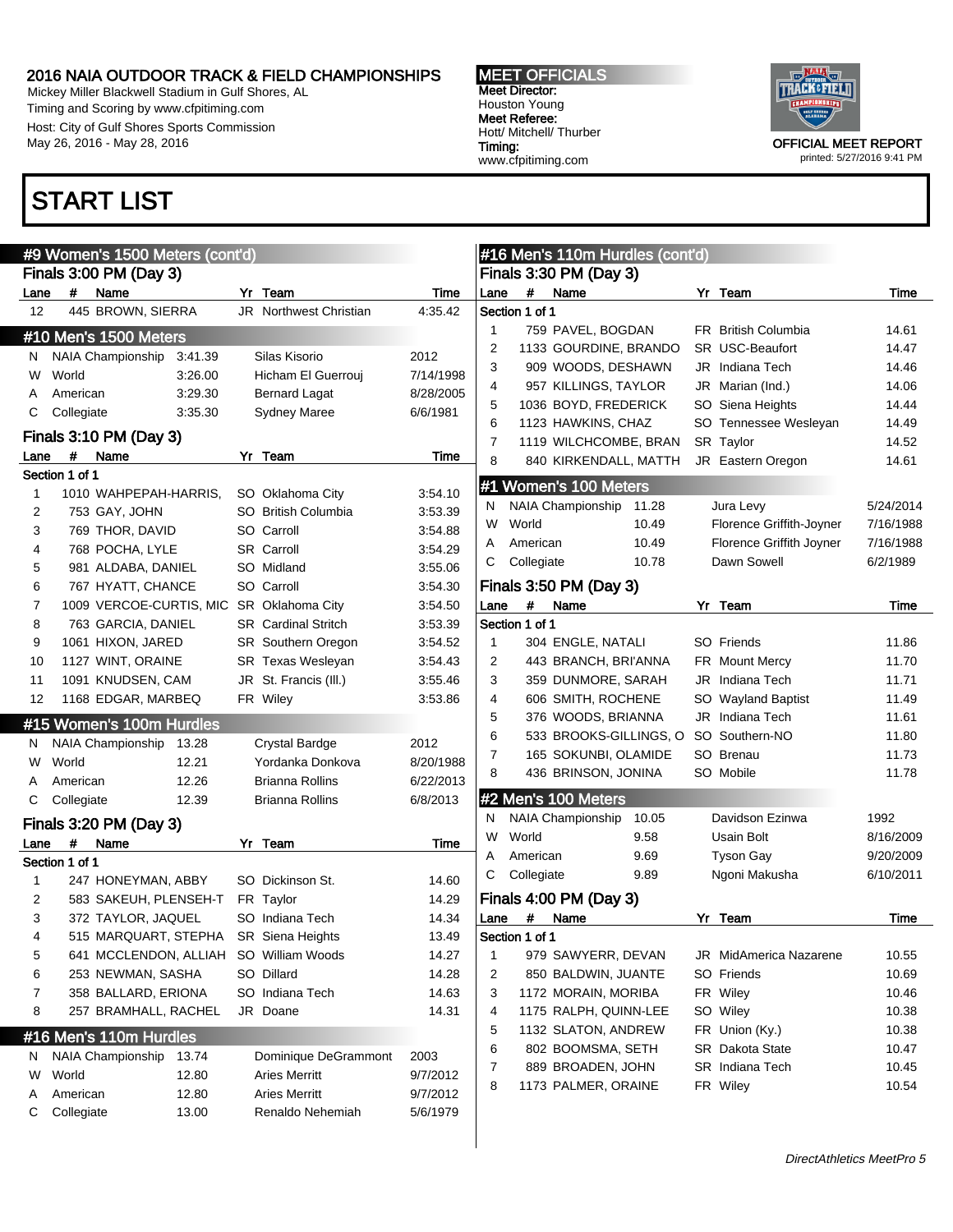Mickey Miller Blackwell Stadium in Gulf Shores, AL Timing and Scoring by www.cfpitiming.com Host: City of Gulf Shores Sports Commission May 26, 2016 - May 28, 2016

## START LIST

#### MEET OFFICIALS Meet Director: Houston Young Meet Referee: Hott/ Mitchell/ Thurber Timing: www.cfpitiming.com



printed: 5/27/2016 9:41 PM

|                | #17 Women's 400m Hurdles          |                        |           |                |                | #5 Women's 400 Meters (cont'd) |         |                            |           |
|----------------|-----------------------------------|------------------------|-----------|----------------|----------------|--------------------------------|---------|----------------------------|-----------|
| N.             | <b>NAIA Championship</b><br>55.14 | Deon Hemmings          | 1993      |                |                | Finals 4:30 PM (Day 3)         |         |                            |           |
| W              | 52.34<br>World                    | Yuliya Pechenkina      | 8/8/2003  | Lane           | #              | Name                           |         | Yr Team                    | Time      |
| A              | 52.47<br>American                 | Lashinda Demus         | 9/1/2011  | $\overline{7}$ |                | 162 HONEYCUTT, DEISHA          |         | SO Brenau                  | 56.26     |
| С              | Collegiate<br>53.21               | Kori Carter            | 6/7/2013  | 8              |                | 556 SMITH, MOLLY JO            |         | JR St. Ambrose             | 56.54     |
|                | Finals 4:10 PM (Day 3)            |                        |           |                |                | #6 Men's 400 Meters            |         |                            |           |
| Lane           | #<br>Name                         | Yr Team                | Time      | N              |                | NAIA Championship              | 45.07   | Devon Morris               | 1986      |
|                | Section 1 of 1                    |                        |           | W              | World          |                                | 43.18   | Michael Johnson            | 8/26/1999 |
| 1              | 534 GREEN, SHANTAE                | FR Southern-NO         | 1:02.75   | A              | American       |                                | 43.18   | Michael Johnson            | 8/26/1999 |
| 2              | 265 HOLTMEIER, SYDNEY             | SR Doane               | 1:01.82   | C              | Collegiate     |                                | 44.00   | <b>Quincy Watts</b>        | 6/6/1992  |
| 3              | 179 TOURIGNY, KATHERI             | JR British Columbia    | 1:01.71   |                |                | Finals 4:40 PM (Day 3)         |         |                            |           |
| 4              | 210 THOMAS, TIANA                 | SR College of Idaho    | 1:00.94   | Lane           | #              | Name                           |         | Yr Team                    | Time      |
| 5              | 543 NEEDHAM, TAYLOR               | SO Southwestern (Kan.) | 1:01.37   |                | Section 1 of 1 |                                |         |                            |           |
| 6              | 556 SMITH, MOLLY JO               | JR St. Ambrose         | 1:02.04   | 1              |                | 1069 RICHARDS, DANIELLE        |         | FR Southern-NO             | 47.92     |
| $\overline{7}$ | 258 BRANNAGAN, KALYN              | JR Doane               | 1:02.65   | 2              |                | 903 SPRINGER, GAIRY            |         | FR Indiana Tech            | 47.69     |
| 8              | 225 RUSSELL, CECILEE              | SR Corban              | 1:02.71   | 3              |                | 1083 OHIOZE, MICHAEL           |         | JR St. Ambrose             | 48.06     |
|                | #18 Men's 400m Hurdles            |                        |           | $\overline{4}$ |                | 1155 CLARKE, JORDAN            |         | JR Webber                  | 47.32     |
| N.             | NAIA Championship<br>49.51        | Pat Brown              | 2005      | 5              |                | 744 IRON SHELL, ROBERT         |         | JR Briar Cliff             | 47.62     |
| W              | World<br>46.78                    | Kevin Young            | 8/6/1992  | 6              |                | 1150 PIERRE, KELSON            |         | SO Wayland Baptist         | 47.59     |
|                | 46.78<br>American                 | Kevin Young            | 8/6/1992  | 7              |                | 764 MILLER, PHOENIX            |         | <b>JR</b> Cardinal Stritch | 48.11     |
| С              | Collegiate<br>47.56               | Kerron Clement         | 6/11/2005 | 8              |                | 1085 WARREN, JIM               |         | SR St. Ambrose             | 47.74     |
|                | Finals 4:20 PM (Day 3)            |                        |           |                |                | #7 Women's 800 Meters          |         |                            |           |
| Lane           | #<br>Name                         | Yr Team                | Time      | N              |                | NAIA Championship              | 2:02.12 | <b>Helen Crofts</b>        | 2011      |
|                | Section 1 of 1                    |                        |           | W              | World          |                                | 1:53.28 | Jarmila Kratochvilova      | 7/26/1983 |
| 1              | 1072 THOMAS, CHAD                 | SR Southern-NO         | 54.14     | A              | American       |                                | 1:56.40 | <b>Jearl Miles Clark</b>   | 8/11/1999 |
| 2              | 720 WALLACE, WILL                 | SR Benedictine (Kan.)  | 53.39     | C              | Collegiate     |                                | 1:59.11 | Suzy Favor                 | 6/1/1990  |
| 3              | 1145 HELOM, JOSHUA                | SR Wayland Baptist     | 53.98     |                |                |                                |         |                            |           |
| 4              | 1035 ANDERSON, TORIN              | JR Siena Heights       | 52.96     |                |                | Finals 4:50 PM (Day 3)         |         |                            |           |
| 5              | 909 WOODS, DESHAWN                | JR Indiana Tech        | 53.09     | Lane           | #              | Name                           |         | Yr Team                    | Time      |
| 6              | 841 ROSENAU, RYAN                 | SR Eastern Oregon      | 53.07     |                | Section 1 of 1 |                                |         |                            |           |
| 7              | 942 JOHNSON, DANTE                | SO Lindsey Wilson      | 54.40     | 1              |                | 313 GODAR, TAYLER              |         | SR Georgetown (Ky.)        | 2:14.01   |
| 8              | 747 MUNCY, RUSTY                  | SR Briar Cliff         | 53.54     | 2              |                | 209 PFAFF, AMY                 |         | SO College of Idaho        | 2:13.12   |
|                |                                   |                        |           | 3              |                | 415 KUNTZ, ANN                 |         | SR Marian (Ind.)           | 2:12.80   |
|                | #5 Women's 400 Meters             |                        |           | 4              |                | 430 SEGRAVE, HANNAH            |         | JR Milligan                | 2:11.16   |
| N.             | NAIA Championship<br>51.44        | <b>Fatimat Yusuf</b>   | 1996      | 5              |                | 422 HERMANSSON, HANN           |         | SR Marymount (Ca.)         | 2:12.79   |
| W              | World<br>47.60                    | Marita Koch            | 10/6/1985 | 6              |                | 623 HIGGINS, CANDICE           |         | SO Wiley                   | 2:13.08   |
| A              | 48.70<br>American                 | Sandi Richards         | 9/17/2006 | $\overline{7}$ |                | 223 WOOD, KIMBERLY             |         | SR Concordia (Neb.)        | 2:13.86   |
| С              | Collegiate<br>49.71               | Courtney Okolo         | 4/23/2016 | 8              |                | 197 TORRES, SANDY              |         | SR Carroll                 | 2:13.66   |
|                | Finals 4:30 PM (Day 3)            |                        |           |                |                | #8 Men's 800 Meters            |         |                            |           |
| Lane           | # Name                            | Yr Team                | Time      | N              |                | NAIA Championship              | 1:46.10 | Kenneth Koech              | 1999      |
|                | Section 1 of 1                    |                        |           | W              | World          |                                | 1:40.91 | David Rudisha              | 8/9/2012  |
| 1              | 365 MOODY, AYANNA                 | FR Indiana Tech        | 56.79     | Α              | American       |                                | 1:42.60 | Johnny Gray                | 8/28/1985 |
| 2              | 182 BARTH, KARA                   | JR Carroll             | 55.76     | C              | Collegiate     |                                | 1:44.55 | Julius Achon               | 5/4/1996  |
| 3              | 535 HYLTON, SHADAE                | SO Southern-NO         | 55.57     |                |                | Finals 5:00 PM (Day 3)         |         |                            |           |
| 4              | 532 BENNETT, ORENTHIA             | SR Southern-NO         | 55.24     | Lane           | #              | Name                           |         | Yr Team                    | Time      |
| 5              | 619 AJANGA, ETHEL                 | SR Wiley               | 55.51     |                | Section 1 of 1 |                                |         |                            |           |
| 6              | 567 MOODY, JENNA                  | SO St. Francis (III.)  | 55.68     | 1              |                | 1070 SAUNDERS, ALEX            |         | JR Southern-NO             | 1:51.40   |
|                |                                   |                        |           |                |                |                                |         |                            |           |

#### DirectAthletics MeetPro 6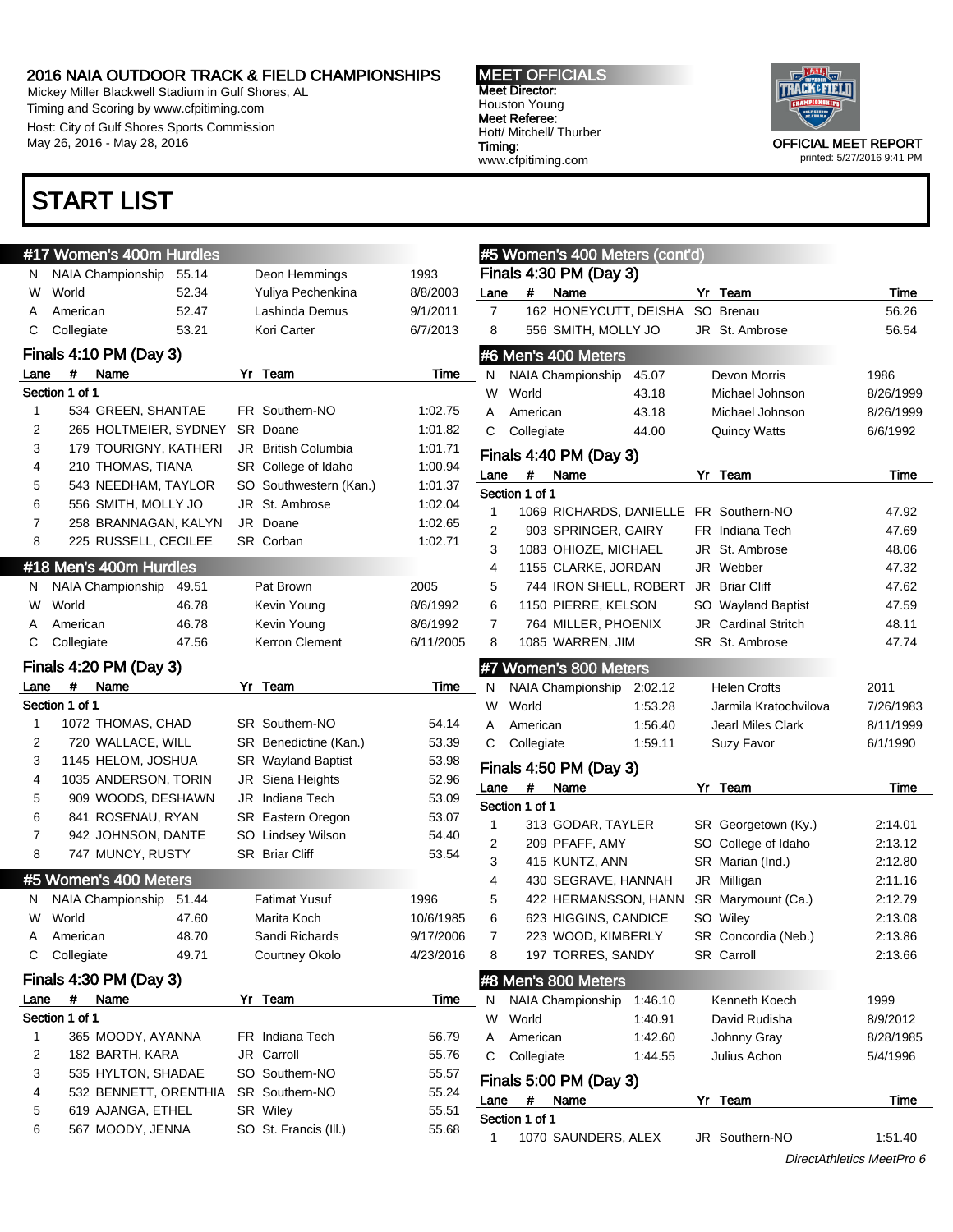Mickey Miller Blackwell Stadium in Gulf Shores, AL Timing and Scoring by www.cfpitiming.com Host: City of Gulf Shores Sports Commission May 26, 2016 - May 28, 2016

## START LIST

## #8 Men's 800 Meters (cont'd) Finals 5:00 PM (Day 3) Lane # Name Yr Team Time 2 834 WENSINK, SAM JR Dordt 1:52.40 3 959 MARTIN, PRESLEY SO Marian (Ind.) 1:53.01 4 1168 EDGAR, MARBEQ FR Wiley 1:49.83 5 757 JARRON, LUKAS JR British Columbia 1:52.29 6 1127 WINT, ORAINE SR Texas Wesleyan 1:50.56 7 1146 HINDS, TRE FR Wayland Baptist 1:53.13 8 763 GARCIA, DANIEL SR Cardinal Stritch 1:50.66 #3 Women's 200 Meters N NAIA Championship 23.10 Sevethedn Fynes W World 21.34 Florence Griffith-Joyner 9/29/1988 A American 21.34 Florence Griffith Joyner 9/29/1988 C Collegiate 22.04 Dawn Sowell 6/2/1989 Finals 5:10 PM (Day 3) Lane # Name Yr Team Time Section 1 of 1 1 250 FORTUNA, KAITLYN JR Dillard 24.56 2 359 DUNMORE, SARAH JR Indiana Tech 24.34 3 533 BROOKS-GILLINGS, O SO Southern-NO 24.12 4 606 SMITH, ROCHENE SO Wayland Baptist 23.83 5 376 WOODS, BRIANNA JR Indiana Tech 23.90 6 304 ENGLE, NATALI SO Friends 24.21 7 126 INGERSOLL, MARISS SR Aquinas 24.36 8 374 THOMPSON, PATRICI JR Indiana Tech 24.38 #4 Men's 200 Meters N NAIA Championship 20.57 Innocent Egbunike 1985 W World 19.19 Usain Bolt 8/20/2009 A American 19.32 Michael Johnson 8/1/1996 C Collegiate 19.69 Walter Dix 5/25/2007 Finals 5:20 PM (Day 3) Lane # Name Yr Team Time Section 1 of 1 1 979 SAWYERR, DEVAN JR MidAmerica Nazarene 21.23 2 1175 RALPH, QUINN-LEE SO Wiley 21.02 3 891 EDWARDS III, HARRIS SR Indiana Tech 21.15 4 1172 MORAIN, MORIBA FR Wiley 20.89 5 1083 OHIOZE, MICHAEL JR St. Ambrose 21.00 6 889 BROADEN, JOHN SR Indiana Tech 21.01 7 944 MIMMS, DONDRE FR Lindsey Wilson 21.18 8 1173 PALMER, ORAINE FR Wiley 21.06

MEET OFFICIALS Meet Director: Houston Young Meet Referee: Hott/ Mitchell/ Thurber Timing: www.cfpitiming.com



printed: 5/27/2016 9:41 PM

|                |                | #11 Women's 5000 Meters                  |          |    |                                         |                      |
|----------------|----------------|------------------------------------------|----------|----|-----------------------------------------|----------------------|
| N              |                | <b>NAIA Championship</b>                 | 16:20.97 |    | Mirian Kaumba                           |                      |
| W              | World          |                                          | 14:11.15 |    | Tirunesh Dibba                          | 6/6/2008             |
| A              | American       |                                          | 14:42.64 |    | Molly Huddle                            | 5/25/2014            |
| С              | Collegiate     |                                          | 15:07.64 |    | Jenny Simpson                           |                      |
|                |                | 5:30 PM (Day 3)                          |          |    |                                         |                      |
| Lane           | #              | Name                                     |          | Yr | Team                                    | Time                 |
|                | Section 1 of 1 |                                          |          |    |                                         |                      |
| $\mathbf{1}$   |                | 589 FRANKIAN, KARIS                      |          |    | <b>SR</b> The Masters                   | 16:39.78             |
| $\overline{2}$ |                | 156 HUNT, KELLIAN                        |          |    | SR Biola                                | 16:51.81             |
| 3              |                | 502 BIEHL, SARAH                         |          |    | <b>SR</b> Shawnee State                 | 17:07.69             |
| 4              |                | 154 GASNER, ANIKA                        |          |    | SR Biola                                | 17:11.22             |
| 5              |                | 530 PERKINSON, JESSA                     |          |    | SO Southern Oregon                      | 17:11.27             |
| 6              |                | 445 BROWN, SIERRA                        |          |    | <b>JR</b> Northwest Christian           | 17:16.63             |
| 7              |                | 449 HARMON, ALYSSA                       |          |    | <b>JR</b> Northwest Christian           | 17:21.69             |
| 8              |                | 170 BRUNT, MADELYN                       |          |    | SO British Columbia                     | 17:22.98             |
| 9              |                | 572 WILLGING, ELLIE                      |          |    | FR St. Xavier                           | 17:33.98             |
| 10             |                | 499 ZEILER, CHARLOTTA                    |          |    | SO SCAD Savannah                        | 17:36.70             |
| 11             |                | 169 AU, ENID                             |          |    | FR British Columbia                     | 17:36.71             |
| 12             |                | 467 MOORE, SARAH                         |          |    | JR Oklahoma City                        | 17:43.47             |
| 13             |                | 150 CLARK, MICHELLE                      |          |    | SR Biola                                | 17:47.97             |
| 14             |                | 497 DEMERJIAN, KALIE                     |          |    | FR SCAD Atlanta                         | 17:48.55             |
| 15             |                | 395 CUNDY, RACHEL                        |          |    | <b>SR</b> Lewis-Clark                   | 17:48.84             |
|                |                | #12 Men's 5000 Meters                    |          |    |                                         |                      |
| N              |                |                                          |          |    |                                         |                      |
|                |                | NAIA Championship                        | 13:41.81 |    | Julius Randich                          | 1993                 |
| W              | World          |                                          | 12:37.35 |    | Kenenisa Bekele                         | 5/31/2004            |
| A              | American       |                                          | 12:53.60 |    | <b>Bernard Lagat</b>                    | 7/22/2011            |
| С              | Collegiate     |                                          | 13:08.4h |    | Henry Rono                              | 4/8/1978             |
|                |                | Finals 5:55 PM (Day 3)                   |          |    |                                         |                      |
| Lane           | #              | Name                                     |          |    | Yr Team                                 | Time                 |
|                | Section 1 of 1 |                                          |          |    |                                         |                      |
| 1              |                | 778 HAMPTON, MAX                         |          |    | SR College of Idaho                     | 15:12.03             |
| 2              |                | 780 WILLIAMS, DAN                        |          |    | SR College of Idaho                     | 15:15.58             |
| 3              |                |                                          |          |    | 1181 KIPCHUMBA, GEOFFR SO William Carey | 15:04.74             |
| 4              |                | 756 HOOTON, JESSE                        |          |    | SR British Columbia                     | 15:11.89             |
| 5              |                | 1002 NORRIS, WILL                        |          |    | JR Northwestern (lowa)                  | 15:05.30             |
| 6              |                | 711 THOMAS, JACKSON                      |          |    | JR Bacone                               | 15:06.22             |
| 7              |                | 1055 ALEXANDER, DYLAN                    |          |    | SR Southern Oregon                      | 15:05.32             |
| 8              |                | 956 HAAS, ISAAK                          |          |    | JR Marian (Ind.)                        | 15:12.08             |
| 9              |                | 933 ATKIN, SAM                           |          |    | SR Lewis-Clark                          | 15:05.07             |
| 10             |                | 1086 BLAYLOCK, BRIAN                     |          |    | SO St. Francis (III.)                   | 15:08.93             |
| 11             |                | 1114 HALL, MATT                          |          |    | JR Taylor                               | 15:05.37             |
| 12             |                | 934 CREVELT, DYLAN                       |          |    | SR Lewis-Clark                          | 15:12.47             |
| 13             |                | 752 ELDER, EVAN                          |          |    | SR British Columbia                     | 15:12.21             |
| 14             |                | 1008 MOUNTFORD, DAVID                    |          |    | JR Oklahoma City                        | 15:13.05             |
| 15<br>16       |                | 1131 SHERFEY, JOSHUA<br>1054 EVANS, JACK |          |    | JR The Masters<br>SO Soka               | 15:13.40<br>15:11.69 |